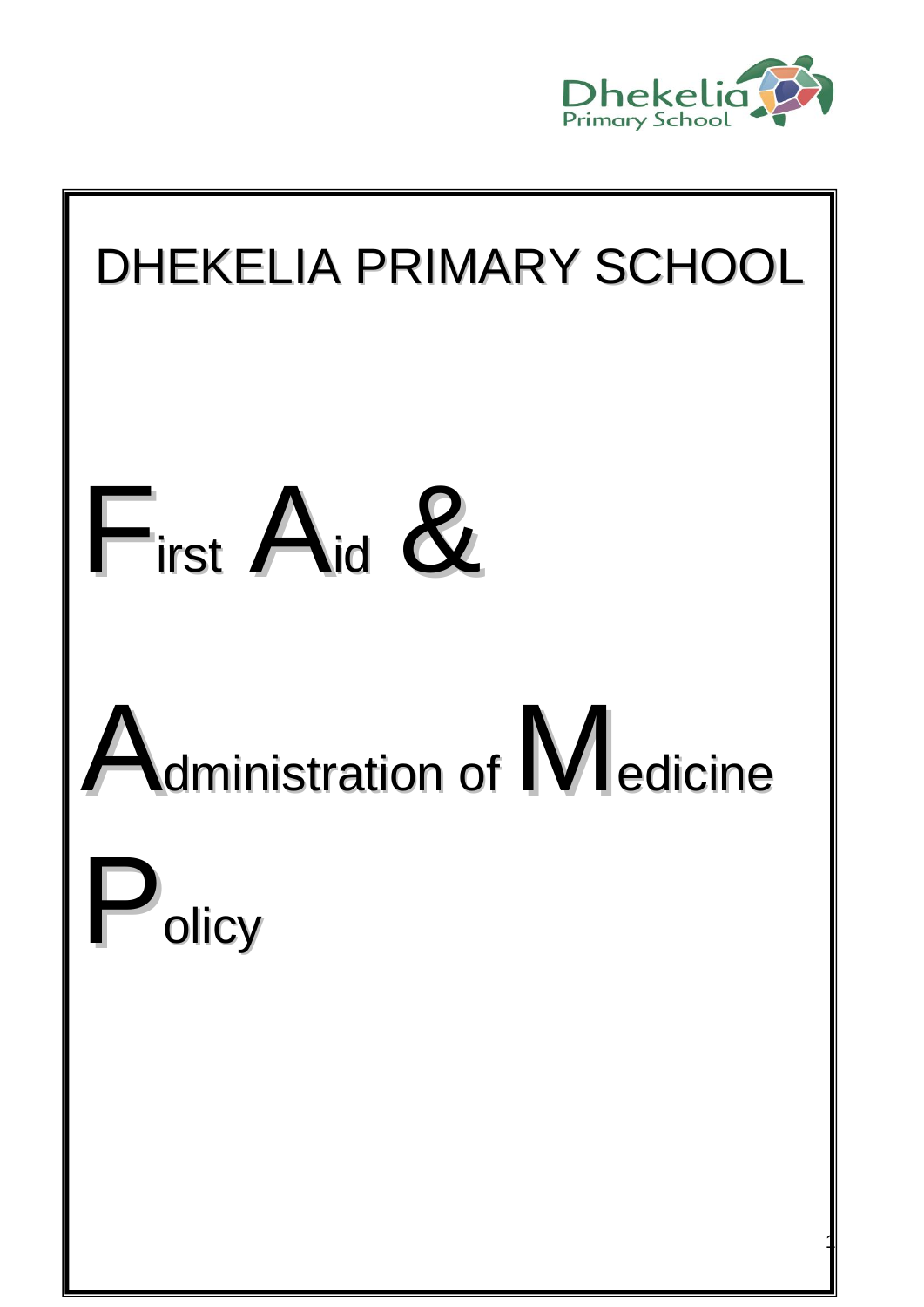

# **CONTENTS**

#### **Section 1 – First Aid Policy and Procedures**

- 1. PERSONNEL 1.1First Aiders 1.2Appointed Person
- 2. CURRICULUM 2.1Off-site visits 2.2Sporting events
- 3. FIRST AID CONTAINERS
- 4. MEDICAL ROOM
- 5. HYGIENE/INFECTION CONTROL
- 6. REPORTING ACCIDENTS
- 7. CALLING THE EMERGENCY SERVICES
- 8. REMOVAL OF FOREIGN OBJECTS
- 9. BUMPED HEADS
- 10.ICE PACKS
- 11.ASTHMA AND OTHER MEDICAL CONDITIONS
- 12.HEADLICE
- 13.VOMITING AND DIARRHOEA

#### **Section 2 – First Aid Policy and Procedures**

- 14.Parental responsibilities
- 15.Roles and responsibilities of Staff
- 16.Procedures for managing prescription medicines
- 17.Refusing Medicines
- 18.Procedures for managing prescription medicines on trips and outings
- 19.Non-prescription medicines (including herbal remedies)
- 20.Residential Visits
- 21.Guidance on Paracetemol
- 22.Travel Sickness Remedies
- 23.Long term or complex medical needs
- 24.Staff training
- 25.Record keeping
- 26.Safe storage of medicines
- 27.Confidentiality
- 28.Emergency procedures
- 29.Epilepsy
- 30.Asthma
- 31.Exercise and activity
- 32.Diabetes
- 33.Anaphylaxis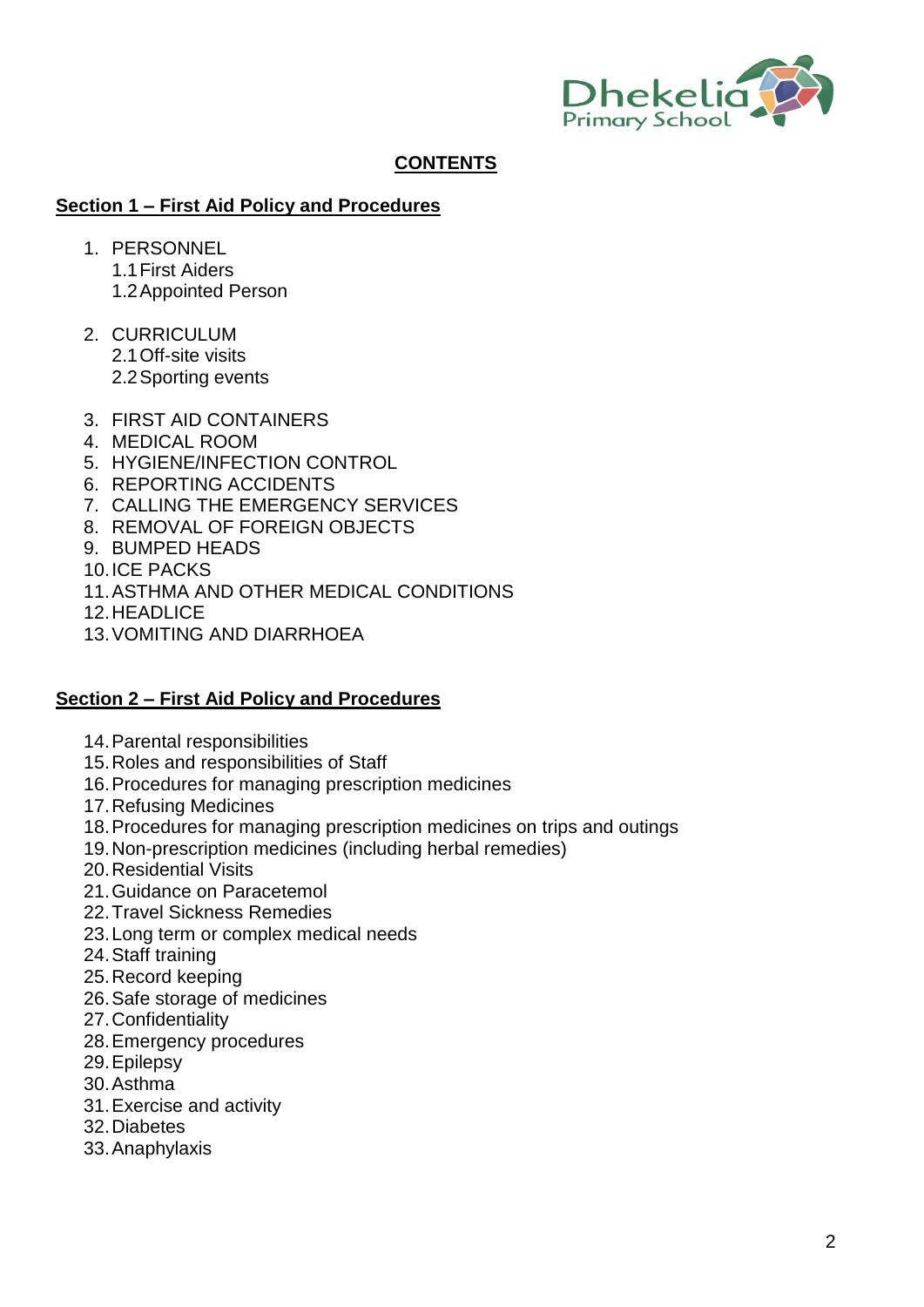

# **Section 1 – First Aid Policy**

This policy outlines the School's responsibility to provide adequate and appropriate first aid to pupils, staff, parents and visitors and the procedures in place to meet that responsibility. The policy is reviewed annually.

The Headteacher will inform all staff of first aid arrangements and staff will be given a copy of this policy on their appointment to post.

### **1. PERSONNEL**

The Headteacher is responsible for the health and safety of their employees. The Regulations do not oblige employers to provide first aid for anyone other than their own staff. However, while there is no legal requirement to provide first aid for students, visitors and other members of the public, it should be provided as part of a moral and civil law duty of care towards them.

The Headteacher will ensure that a risk assessment of the school is undertaken and that the appointments, training and resources for first aid arrangements are appropriate and in place. The Headteacher will ensure that the policy and information on the school's arrangements for first aid are made available to parents via the school website.

Teachers and other staff are expected to do all they can to secure the welfare of the pupils. In general, the consequences of taking no action are likely to be more serious than those of trying to assist in an emergency.

#### **1.1 First Aiders**

First Aiders must complete a training course approved by H&S executive to include mandatory updates.

The qualified first aider is responsible for, when dealing with a casualty, carrying out the following:

- (1) Identify the problem refer to the First Aid emergency plan (See Appendix 1)
- (2) Provide the necessary treatment
- (3) Arrange for medical aid
- (4) Record the details of the event
- (5) Inform Headteacher/Head of Establishment or their nominated deputy.

In addition to dealing with the causality First Aiders are required to look after the first aid equipment and alert **Mrs Emma Boyd** when items need to be replenished.

The school will provide opportunity for members of staff to update qualifications on a regular basis.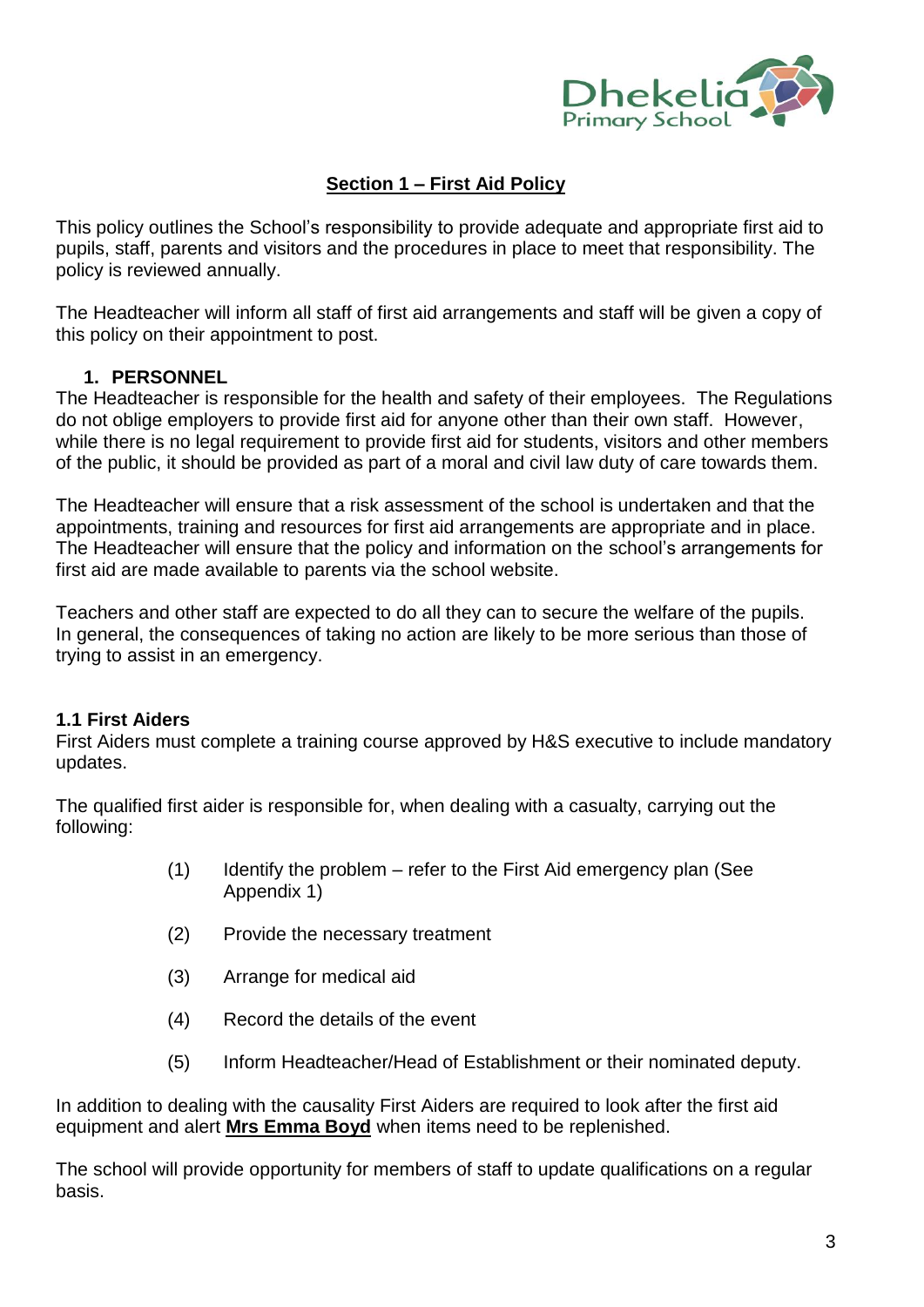

#### **1.2 Appointed Person**

An appointed person is someone who will be responsible for:

- $\circ$  Taking charge of a situation in the event of a serious injury or illness, e.g. ensuring that an ambulance is summoned.
- o Directing those not involved away from the area.
- o When necessary, ensuring that gates are opened for the ambulance, sending a responsible person to meet the ambulance and guiding paramedic staff to the casualty.
- o Obtaining from the paramedic staff details of where the casualty is being taken and arranging for the parents to be notified.
- o The maintenance of the contents of first aid boxes where a first aider is not appointed.

It is not necessary for an appointed person to have had first aid training, although training in emergency first aid is available within SCE.

A list of people with first aid training is available from the school office and certificates are held as part of the school's central register. There should always be at least one person with first aid training on site during the school day.

#### **2. CURRICULUM**

Staff must use professional judgement regarding illness or when assessing an injury during a lesson. Pupils who are unwell or injured, dependent on the degree of injury, can be kept on the playground/Astroturf or in the classroom under the supervision of their teacher and their condition monitored. In case of an emergency a minimum of two pupils can be sent to get help from the school office. **The injured pupil must not be left unaccompanied**. A qualified member of staff will then administer first aid and, if necessary, call the emergency services. Parents will be contacted by the administration staff **only** when directed to do so by the First Aider in attendance.

If a **minor** injury occurs while on the playground then they may be escorted to the office by another pupil to seek help from qualified staff.

On occasions children may become too unwell to continue with the school day. The decision to send a child home must be taken by a member of the SLT, or in their absence, the child's class teacher. If appropriate, the Headteacher and Deputy Head will act upon advice from a First Aider before a decision is made. It is vital that the class teacher is made aware when a child is sent home as they have a legal responsibility of care.

#### **2.2 OFF-SITE VISITS**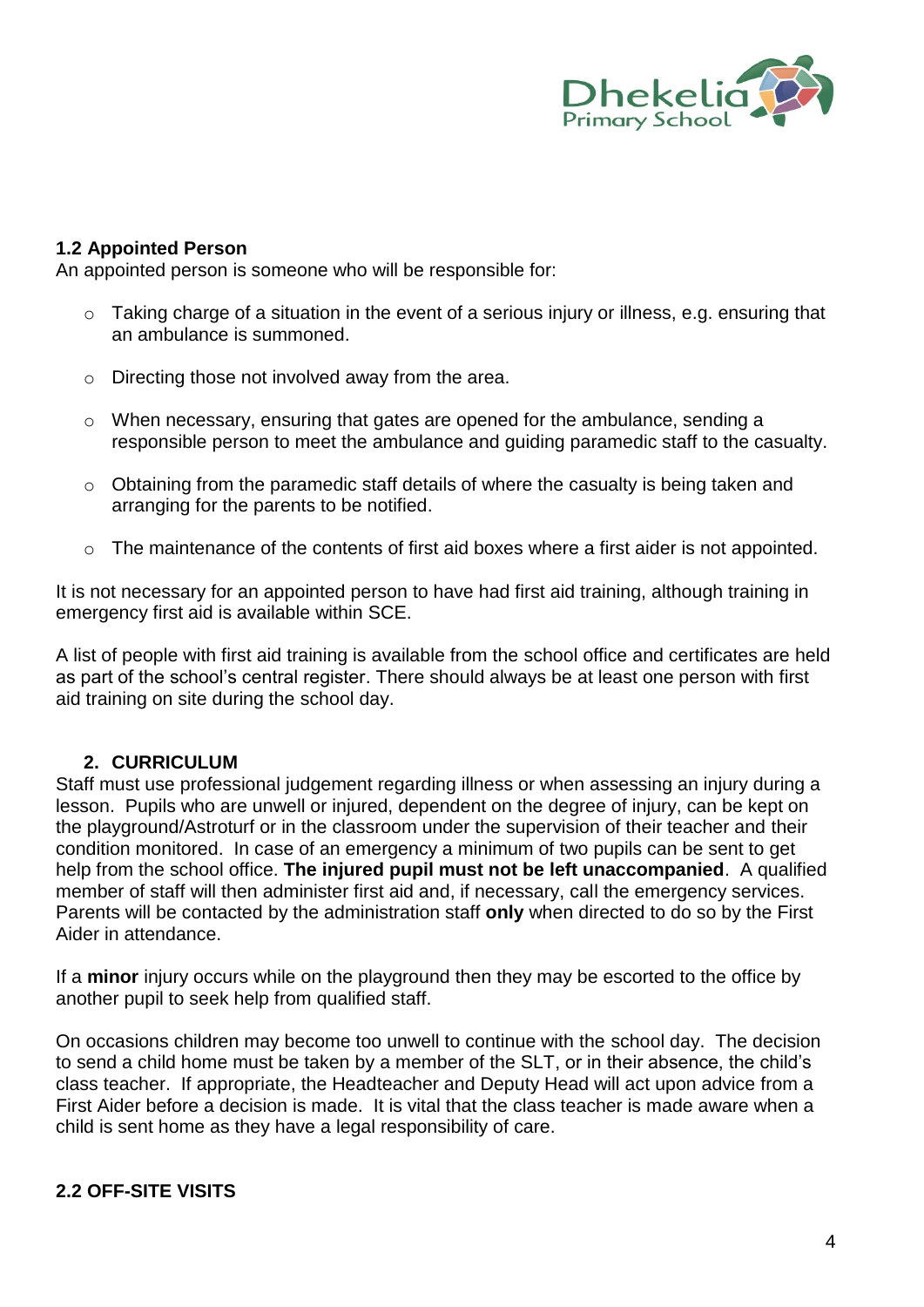

All Off-site visits must be organised in line with the schools policy, which is available in the school office and in the staff shared area on the network. The group leader is responsible for ensuring that the staffing for all day visits includes a First Aider or an appointed person. A first aid kit must be carried, along with individual medication for identified pupils. It is the responsibility of the group leader to ensure that the nominated first aider for any offsite visit has collected the necessary equipment in line with this policy. Full details regarding medication on off-site visits can be found in **SECTION 2**.

# **2.3 SPORTING EVENTS**

All sporting events must be organised in line with the schools Off-site activities policy which is available in the school office and in the staff shared area. The member of staff who is responsible for leading and organising the event must ensure that they have considered the need for first aid provision at the venue. If a venue is another SCE school it may be possible to arrange for their First Aiders to provide assistance if necessary. If this is not possible then a First Aider must be taken to the event to provide assistance if necessary. A first aider should always accompany groups travelling to a venue by bus.

### **3. FIRST AID CONTAINERS**

All first aid containers are marked with a white cross on a green background. First aid containers are located in the Medical Room near the school office. During playtimes a nominated first aider will be available in the medical room. Children must always be sent with another child to seek medical attention. **Mrs Emma Boyd** is the first aider responsible for checking the contents of boxes on a monthly basis and ordering new supplies in liaison with **Mrs Michelle Rose** when necessary.

Mobile First Aid kits should include:

- A leaflet/booklet giving general advice on first aid
- Individually wrapped sterile dressings
- Sterile eve pads
- Individually wrapped triangular bandages
- Medium sized individually wrapped sterile unmedicated wound dressings
- Large individually wrapped unmedicated wound dressings
- Micropore tap
- Pairs of disposable gloves hypo allergenic and latex free
- Hypo allergenic plasters.
- Tough cut scissors
- **First aid kits should not contain any medicines.**

#### **4. MEDICAL ROOM**

A separate room has been set aside at Dhekelia for the administration of First Aid. This room contains essential first-aid facilities and equipment, allowing easy access, including by wheelchair. The Medical Room is clearly signposted and close to the school office to allow quick communication between first aiders and the emergency services.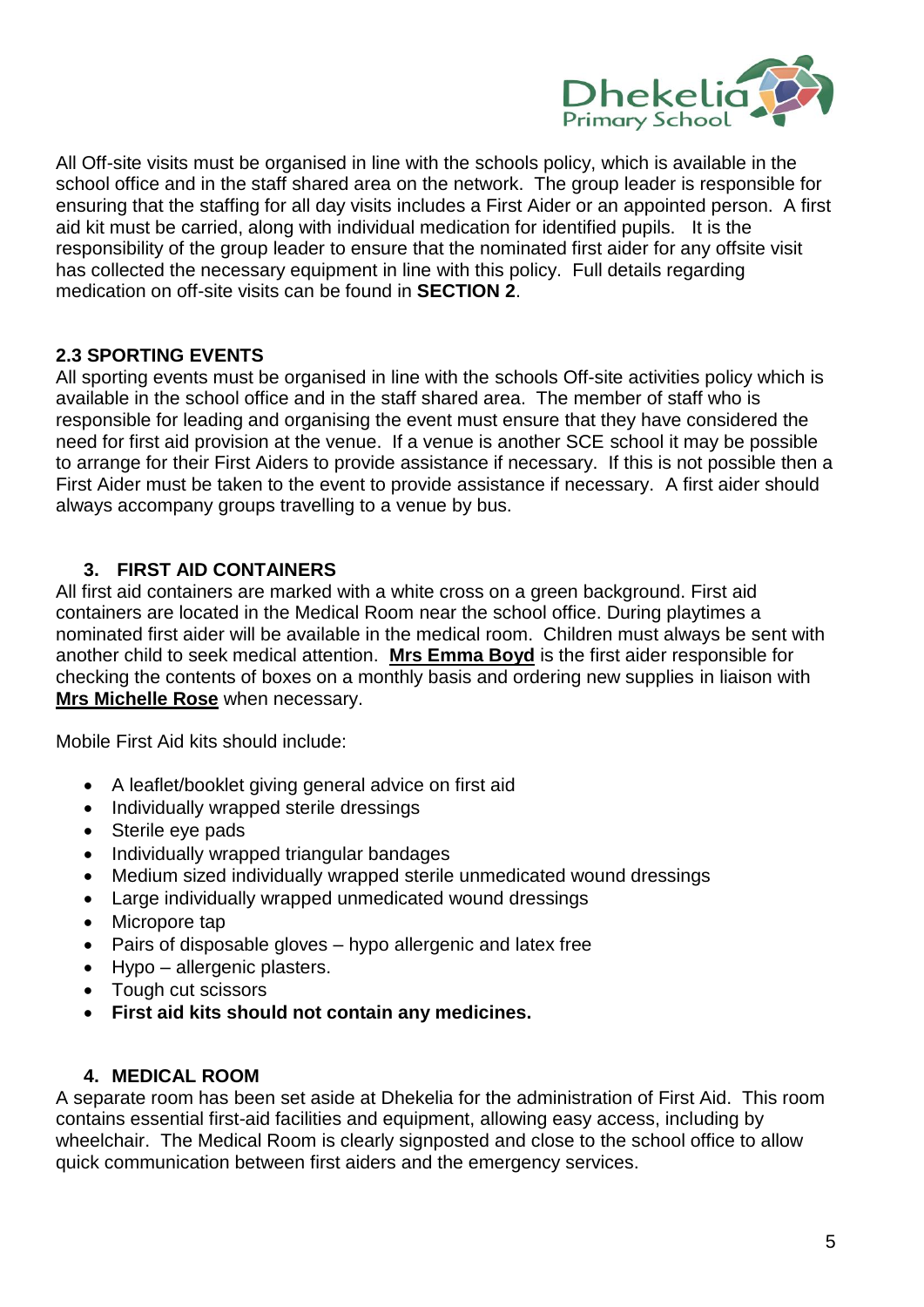

One designated member of staff, **Mrs Emma Boyd** has been given responsibility for the room. The Medical Room should always;

- Be kept clean, tidy, accessible and available for use at all times
- Display a notice giving the names and locations of first aiders.
- Contain the First Aid incident log
- Contain an up to date Health Care Plan (HCP) file for all pupils in school (archive plans should be kept in the school office. In addition, each class teacher should have a copy of any relevant HCPs for pupils in their classes) **Mrs Anna Vrahimi** is responsible for this.

### **5. HYGIENE/INFECTION CONTROL**

All staff should take precautions to avoid infection and must follow basic hygiene procedures as set out in the SCE 'Guidelines for the Cleaning up of Body Fluids'. Staff should use disposable gloves and take care when dealing with blood or other body fluids and disposing of dressings or equipment.

### **6. REPORTING ACCIDENTS**

A record of all First aid treatment administered must be kept using the 'Minor Accident Log Book' which is based on – Annex KK (Guide to SHEF management). These records should always be readily available and kept safely. All records should be kept for three (3) vears after the date of the last entry. Suitable records of first aid treatment administered should include:

- 1) The date, time and place of accident.
- 2) The name of the injured or ill person.
- 3) Details of injury/illness and what first aid was given.
- 4) What happened to the person immediately afterwards e.g. went home/resumed normal duties/ went back to class/ went to local medical centre/hospital.
- 5) Name and signature of first aider or person dealing with the accident
- 6) All accidents, including accidents involving contractors should be recorded on the MOD accident form which can be located in the school office on the H&S board. Forms must be submitted electronically to HQ SCE and the garrison SHEF advisor should be informed.

In an emergency the child's parents/guardians should be contacted as soon as possible. All serious or significant incidents should be reported to the child's parents by telephone or by letter.

# **6.1. REPORTING ACCIDENTS - FOUNDATION STAGE 1**

The Foundation Stage 1 classes keep a record of minor injuries in a log book kept in their classrooms. The above information is recorded in these class based log books and minor injuries are treated within the classroom by First Aid trained staff members. More serious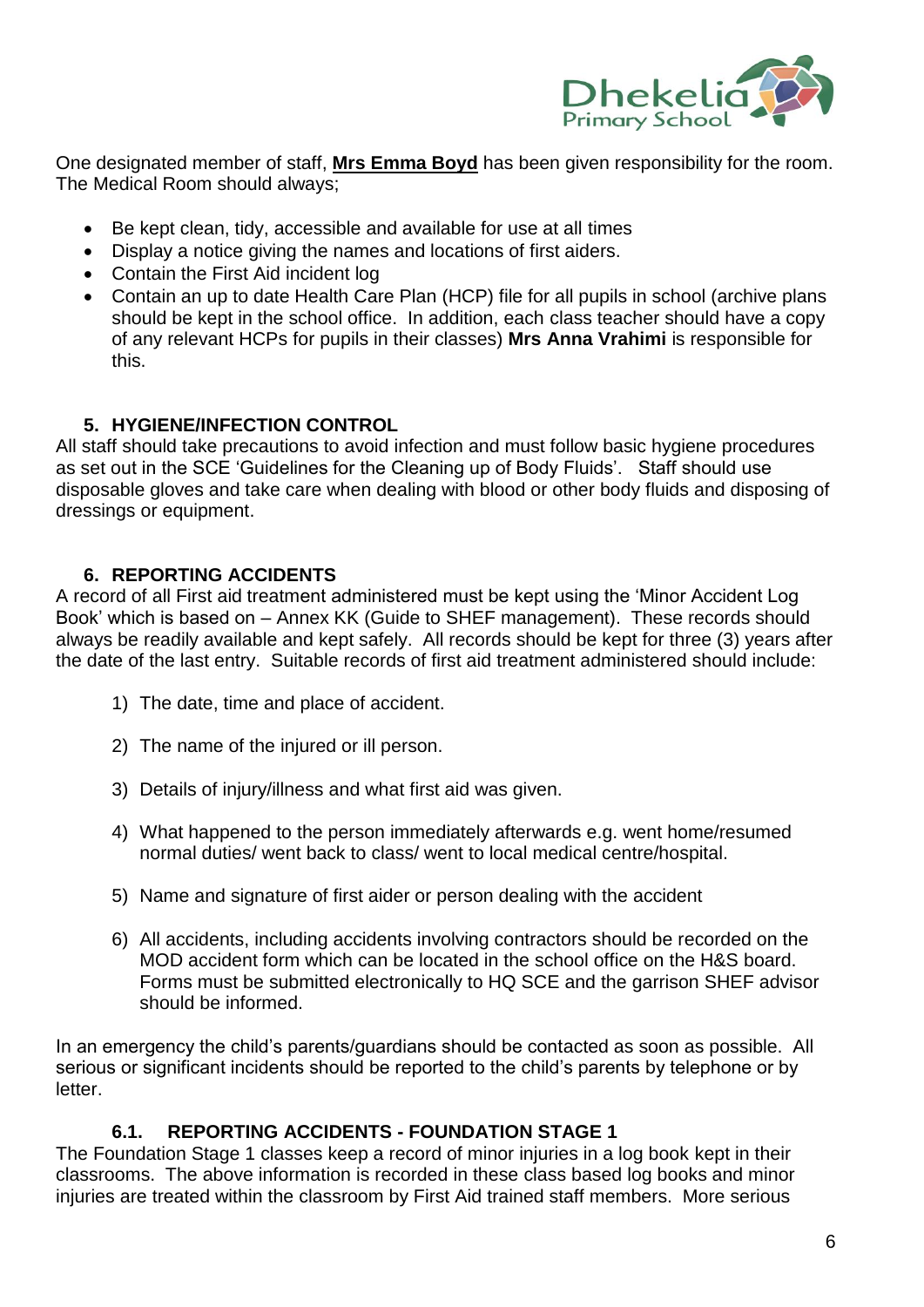

injuries are treated and recorded in the First Aid Room. The class based first aid log books are passed onto **Mrs Emma Boyd** every half term.

Class teachers inform parents at the end of the school day and for more serious injuries, parents are contacted by telephone. Children who attend wrap around care will be issued a letter, 'Administration of Simple First Aid', in order to communicate with Creche and parents at home.

### **7. CALLING THE EMERGENCY SERVICES**

In the case of major accidents, it is the decision of the fully trained first aider if the emergency services are to be called. Staff are expected to support and assist the trained first aider in their decision.

If a member of staff is asked to call the emergency services, they must,

- 1. State what has happened
- 2. The child's name
- 3. The age of the child
- 4. Whether the casualty is breathing and/or unconscious
- 5. The location and address of the school

To assist with this a prompt sheet is placed on the wall near the telephone in the office.

In the event of the emergency services being called, a member of staff should wait at the school entrance to guide the emergency vehicle to the causality.

Emergency Numbers: **112** Local MRS Numbers (to be used if 112 is not available): **2474 4512 2474 4446** 

It is essential that the child's contact details and relevant history (integris) are taken by a member of staff with the child in the ambulance. You may require this information to register the child on arrival.

If the casualty is a child, their parents should be contacted immediately and give all the information required. If the casualty is an adult, their next of kin should be called immediately. All contact numbers for children and staff are clearly located in the school office.

#### **8. REMOVAL OF FOREIGN OBJECTS**

If a child has a foreign object embedded in their skin, for example a splinter or a tick First Aiders **should not remove it.** In the case of splinters if the object can be removed easily be the child themselves then they should be encouraged to do so and the area then cleaned. If the object is a tick or is deeply embedded splinter which is causing significant distress then the child's parents should be called.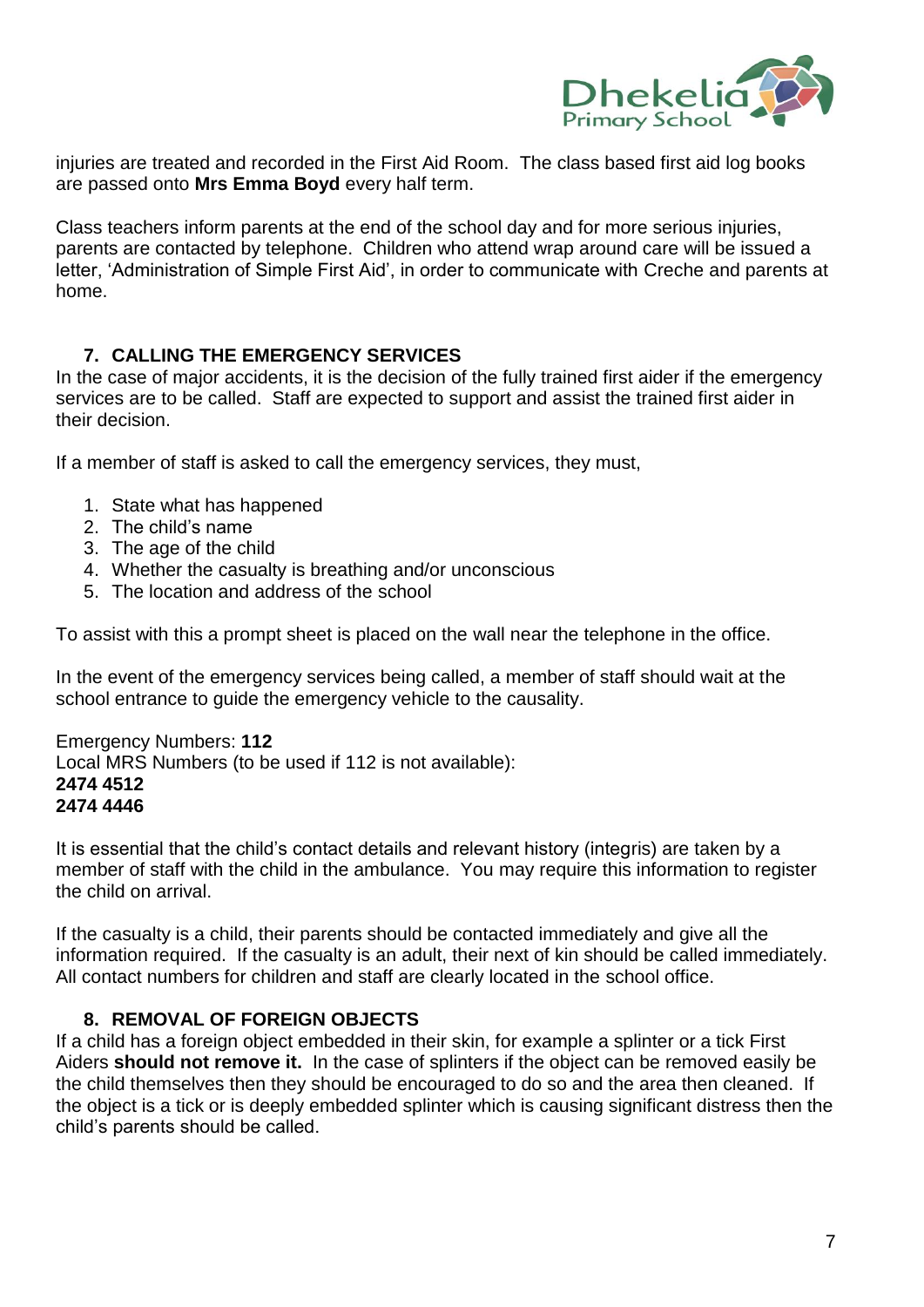

# **9. BUMPED HEADS**

Any bump to the head, no matter how minor is treated as serious. All bumped heads should be treated with an ice pack. Parents and guardians must be informed by a bumped head slip; if it serious they should be informed by phone. The child's teacher must be informed by first aider in attendance and ensure that the bus escorts are informed when the child leaves at the end of the day. Buses operate from June/July and September. With any incident of a bumped head all staff must keep a close eye on the progress of the child. ALL bumped head incidents should be recorded in the incident log.

### **10.ICE PACKS**

Ice packs can be potentially hazardous and therefore should be treated with care. Pupils must not be left unattended with an ice pack. Ice packs should only be administered by a first aider or an appointed person when this has been identified as a medical need. **Pupils should not be given an ice pack and returned to class.**

### **11.ASTHMA AND OTHER MEDICAL CONDITIONS**

At the beginning of each academic year, any medical problems are shared with staff and a list of these children and their conditions is kept in the class Inclusion Folders. Photographs and signs are made of children with severe medical problems such as asthma. These signs and notices are to be displayed in the Medical Room to ensure that all support and supply staff are aware of specific needs. Staff will be made aware of children and adults who suffer from severe allergies or complex conditions and in most incidences these children will require an individual Health Care Plan (HCP) to be written in consultation with the parents and Health Care practitioners.

### **12.HEADLICE**

Staff do not touch children and examine them for headlice. If we suspect a child has headlice parents will be informed and asked to examine their child. Children are not to be sent home if they have headlice. Children with headlice should be treated and attend school as normal rather than kept at home. There is no requirement for alert letters to be sent out to classes/year groups. Further government guidance can be found at: <https://www.gov.uk/guidance/head-lice-pediculosis>

#### **13.VOMITING AND DIARRHOEA**

If a child vomits or has diarrhoea in school they will be sent home immediately. Children with these conditions will not be accepted back into school until 48 hours after the last symptom has elapsed.

### **Section 2 - Administering Medicines**

### **14.Parental responsibilities in respect of their child's needs**

Parents have the prime responsibility for their child's health and should provide the school with information about all their child's medical conditions including treatment required. If necessary, they should obtain details from their child's General Practitioner (GP) or paediatrician. Parents should indicate any particular side effects to medication that their child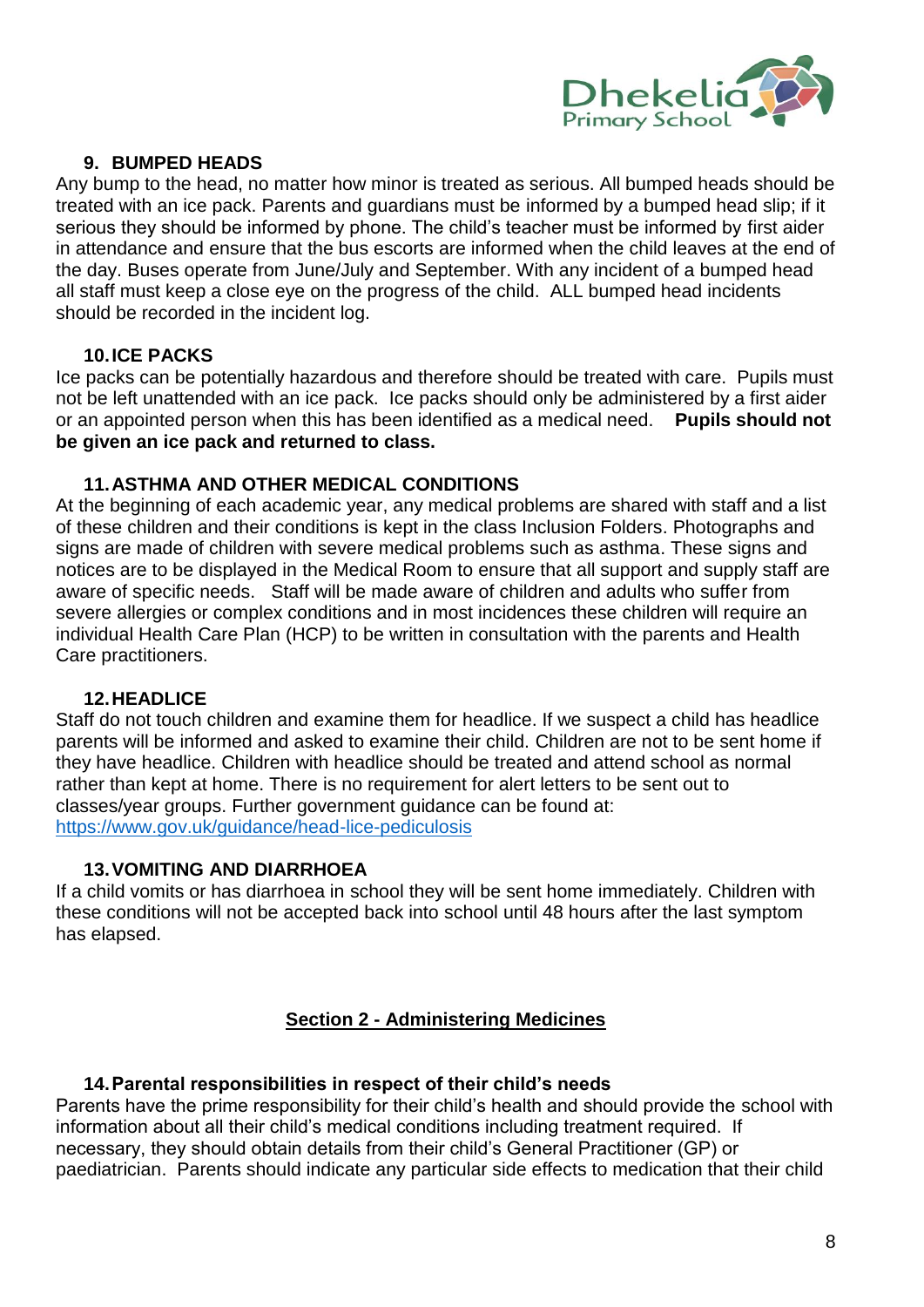

is prone to. These records should be updated annually, to ensure the details held by the school are accurate. Parents should keep children at home when they are acutely unwell.

#### **15.Roles and responsibilities of Staff managing and administration of medicines and for administering and supervising administering of medicines**

Staff with children with medical needs in their class or group will be informed about the nature of the condition, and when and where the children may need extra attention. The child's parents and health professionals should provide this information. All staff should be aware of the likelihood of an emergency arising and what action to take if one occurs. Emergency procedures will be communicated to all staff that may be responsible for the child throughout the school day including supply teachers and lunchtime supervisors.

Teachers' conditions of employment do not include giving or supervising a pupil taking medicines. The school will ensure that they have sufficient members of support staff who are employed and appropriately trained to manage medicines as part of their duties. Staff who agree to administer prescribed medicines will have appropriate training and guidance. They should be aware of possible side effects and what to do if they occur. The type of training necessary will depend on the individual case.

Only named and trained members of staff who have been approved by the Headteacher will administer prescribed medicines.

#### **16.Procedures for managing prescription medicines**

Medicines should only be taken to school when essential; that is where it would be detrimental to the child's health if the medicine were not administered during the school day. The school will only accept medicines that have been prescribed by a doctor, dentist, nurse prescriber or pharmacist prescriber. Medicines should always be provided in the original container as dispensed by a pharmacist and include the prescriber's instructions for administration.

#### **The school will not accept medicines that have been taken out of the container as originally dispensed nor make changes to dosages on parental instructions.**

It is helpful, where clinically appropriate, if medicines are prescribed in dose frequencies, which enable them to be taken outside school hours. Parents could be encouraged to ask the prescriber about this. Medicines that need to be taken three times a day could be taken in the morning, after school hours and at bedtime. It may also be appropriate for a prescriber to provide two prescriptions, one for home and one for school, avoiding the need for repackaging and re-labelling of medicines by parents.

The school must have the parent's written consent before medicines can be administered to any pupil under 16.

The school will request parents to complete *form SCEMED 1* from Managing Medicines in Schools and Settings – SCE guidance. A new form must be completed each time there is a change in the pattern or dosage of the medicine. Any member of staff giving medicines to a child should check:

- $\triangleright$  The child's name
- $\triangleright$  Name of medicine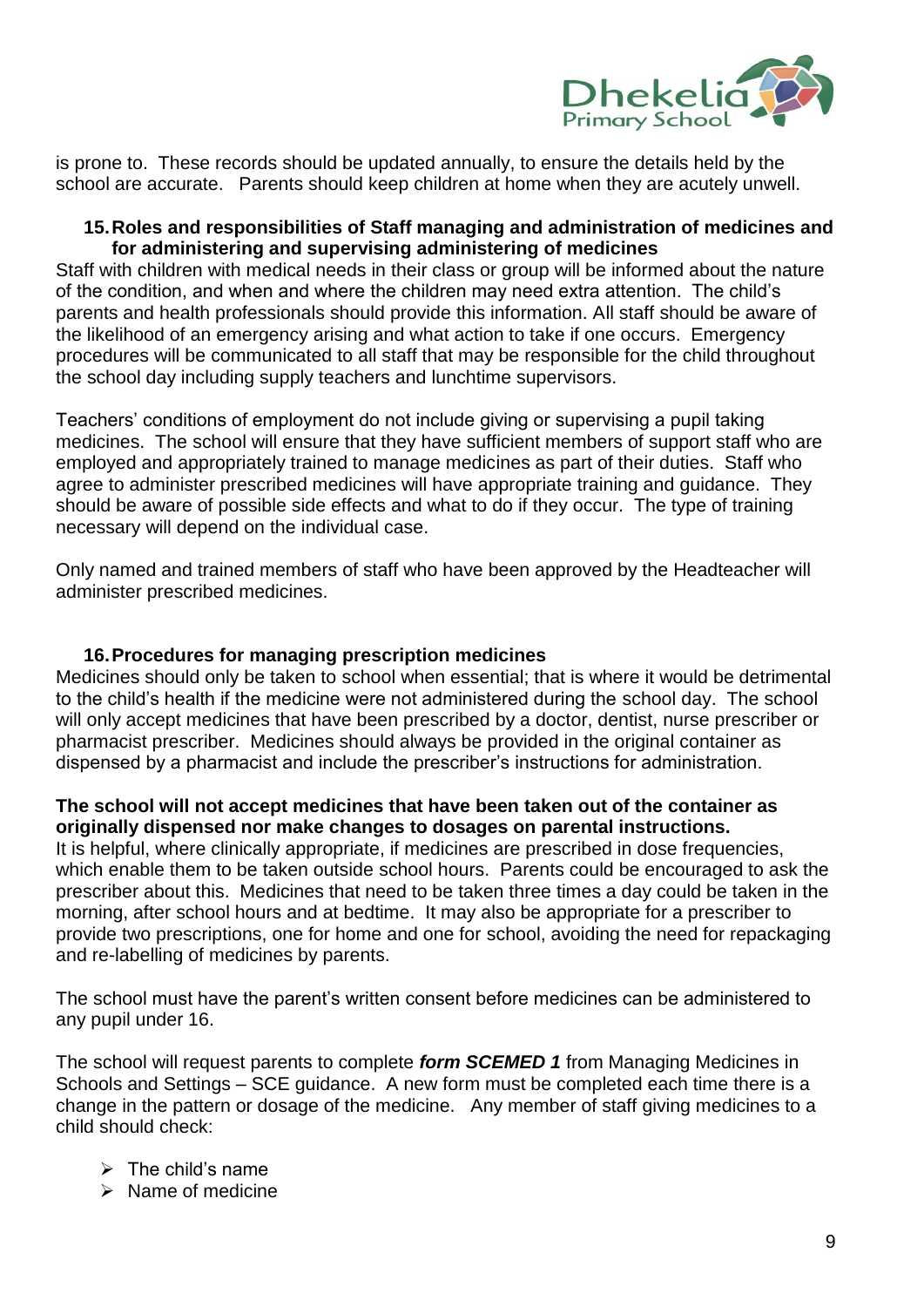

- $\triangleright$  Prescribed dose
- $\triangleright$  Expiry date (where given)
- $\triangleright$  Date of issue
- $\triangleright$  Length of treatment or stop date
- $\triangleright$  Written instructions provided by the prescriber on the label or container

If in doubt about any procedure staff should not administer the medicine, but check with the parents before taking further action. *Form SCEMED 2* from Managing Medicines in Schools and Early Years Settings will be used to confirm, with the parents, that a member of staff will administer medicine to their child. The school will keep records of medicines given to pupils and the staff involved using *form SCEMED 3*. **The school is legally required to do this**.

#### **16.Refusing Medicines**

If a child refuses to take medicine, staff should not force them to do so. The refusal should be noted in the child's records and, if applicable, relevant procedures in the child's health care plan should be followed. Parents should be informed of the refusal straight away. If a refusal results in an emergency, the school's emergency procedures should be followed.

#### **17.Procedures for managing prescription medicines on trips and outings**

The school will encourage children with medical needs to participate in educational visits. For pupils with medical needs, the school will discuss each visit with the parent and consider what reasonable adjustments they should make to enable the pupil to participate fully and safely. Individual risk assessments will be completed for some children. It may be that an additional member of staff or parent volunteer might be needed to accompany a particular child. Staff will always be aware of any medical needs, and relevant emergency procedures. Arrangements will be made for taking any necessary medicines and records will be kept of all medicines administered. A copy of any health care plans (HCP) will be taken on visits in the event of the information being needed in an emergency.

Medicines administered during residential visits will be subject to the same rigorous procedures as those administered in school. Only essential, prescribed medicines will be administered, with the exception of paracetamol and travel sickness remedies. Parents will be informed in advance that non-prescription medicines cannot be administered so that they may make arrangements for a prescription if necessary. **First aid kits should not contain any medicines.**

#### **18.Non-prescription medicines (including herbal remedies)**

Apart from paracetamol, sunscreen and travel sickness remedies on residential visits, staff should not give non-prescribed medicine to a child unless there is a letter from the child's GP stating that the medicine is appropriate for the child and the parent has provided written consent. As with prescription medicines, non-prescription medicines must be supplied in their original packaging. Dosage must be consistent with the instructions on the packaging. Where a non-prescription medicine is administered to a child it should be recorded on *form SCEMED*  **3** from Managing Medicines in Schools and Settings and the parents informed by letter.

#### **19.Residential Visits**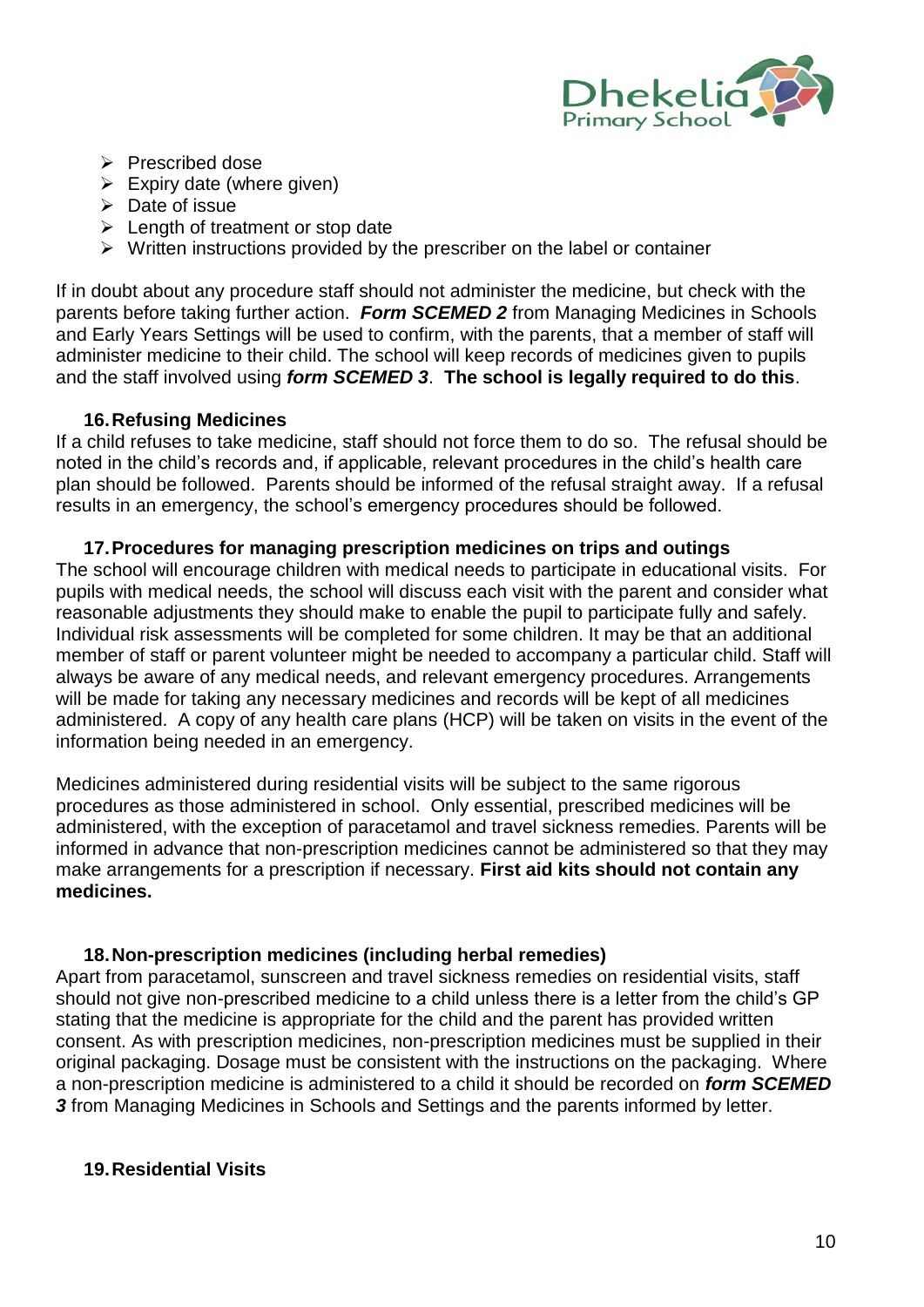

If a pupil becomes unwell during a residential visit, it may be appropriate to administer paracetamol. It is the school's policy to take paracetamol based products on residential visits, however written parental consent should be obtained beforehand.

### **20.The general guidance on paracetamol**

Paracetamol is a widely used drug for controlling pain and reducing temperature. Despite its prevalence, it can be very dangerous if taken inappropriately. Overdose requires immediate medical attention. Regular use of paracetamol makes it less and less effective to the individual.

Administering paracetamol to children under 10 is **not** recommended because the child is probably generally unwell and should therefore be at home. For older pupils it is sometimes appropriate to give paracetamol to control specific pain such as migraine or dysmenorrhoea. Schools can administer paracetamol to over 10 year olds, adhering to the following conditions:

- The member of staff responsible for giving medicines must be wary of routinely giving paracetamol to children.
- If a child complains of pain as soon as they arrive at school and asks for painkillers, it is not advisable to give paracetamol straight away.
- There should be at least four hours between any two doses of paracetamol containing medicines.
- Always consider whether the child may have been given a dose of paracetamol before coming to school.
- Many non-prescription remedies such as Beechams Powders, Boots pain relief syrup for children, Lemsip, Night Nurse, Vicks Cold Care, etc, contain paracetamol.
- **If paracetamol tablets are taken soon after taking these remedies, it could cause an** unintended overdose.

The pupil is first encouraged to get some fresh air/have a drink/something to eat/take a walk/sit in the shade (as appropriate) and paracetamol is only considered if these actions do not work

There must be written parental consent. The school may also phone parents on the day for consent and to check whether other medication has already been given.

Only standard paracetamol tablets may be administered. Combination drugs, which contain other drugs besides paracetamol, must not be administered.

The school must keep its own stock of tablets. This reduces the risk of pupils carrying medicines and avoids confusion over what may and may not be administered.

Paracetamol must be stored securely as all other medicines are stored and should not be kept in first aid boxes.

The member of staff responsible for giving medicines must witness the child taking the paracetamol, and make a record of it (*form SCEMED 3*). The school must contact the parent on the day, stating the time and the amount of the dose.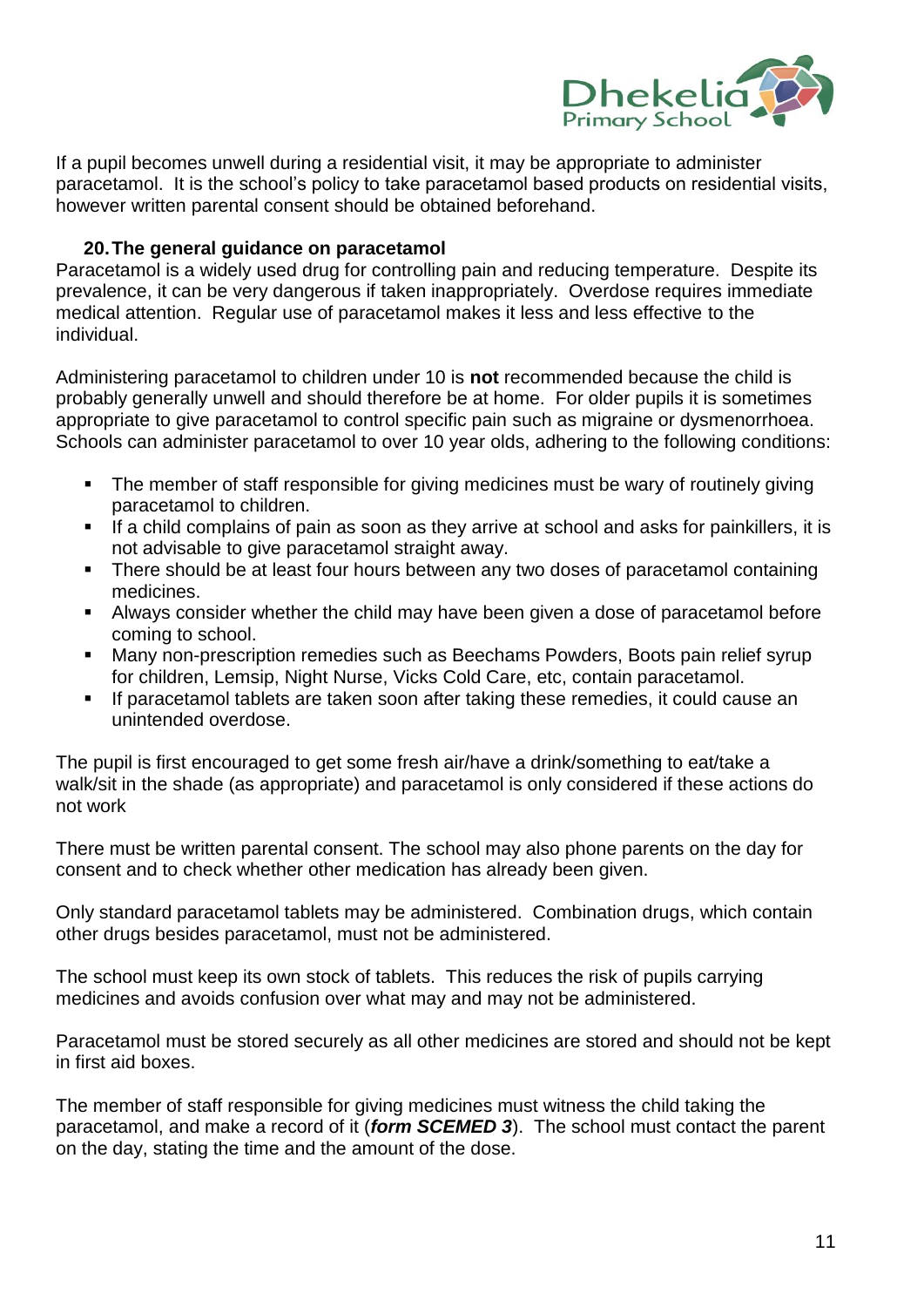

The pupil should be made aware that paracetamol should only be taken when absolutely necessary; that it is an ingredient in many cold and headache remedies and that great care should be taken to avoid overdosing. No more than four doses of any remedy containing paracetamol should be taken in any 24 hours.

On a residential visit it may be appropriate to administer more than one dose and/or to give it to a child aged 10 or under. Dosage must be strictly according to the instructions on the packaging. Should paracetamol fail to alleviate symptoms and/or should staff have any concerns about a pupil's condition, they should not hesitate to get professional medical attention.

A child under 16 should never be given aspirin or medicines containing ibuprofen unless prescribed by a doctor.

### **21.Travel Sickness Remedies**

If a child needs to take medicine to prevent travel sickness on an educational visit, it may be given with the parent's written consent. The travel sickness medicine must be provided in the original packaging with manufacturer's instructions included. It must be suitable for children. Some travel sickness medicines cause drowsiness.

### **22.Long term or complex medical needs**

Some children have longer-term medical needs and may require medicines on a long-term basis to keep them well, for example children with well-controlled epilepsy or cystic fibrosis. Others may require medicines in particular circumstances, such as children with severe allergies.

It is important to have sufficient information about the medical condition of any child with longterm medical needs. If a child's medical needs are inadequately supported this can have a significant impact on a pupil's academic attainments and/or lead to emotional and behavioral problems. The school needs to know about any particular needs before a child is admitted, or when the child first develops a medical need.

For children who require extra support at school because of a medical condition, it is recommended that an Individual Health Care Plan be drawn up, involving the parents and relevant health professionals. A health care plan clarifies for staff, parents and the child the level of support that can be provided by the school or setting. In these cases the Head or Deputy Head should convene a meeting to agree the Health Care Plan. Parents, health care professionals and any other person with a role in supporting the child's needs should be invited to the meeting. Any training required for school staff should be arranged via the Service Health Provider. Staff should agree with parents how often they should jointly review the health care plan, depending on the nature of the child's needs. *form SCEMED 6* from Managing Medicines in Schools and Settings will be used. The Health Care Plan should be child specific and include the following:

- Procedures to be following in an emergency
- Medication (drug name & dosage)
- Day to Day care arrangements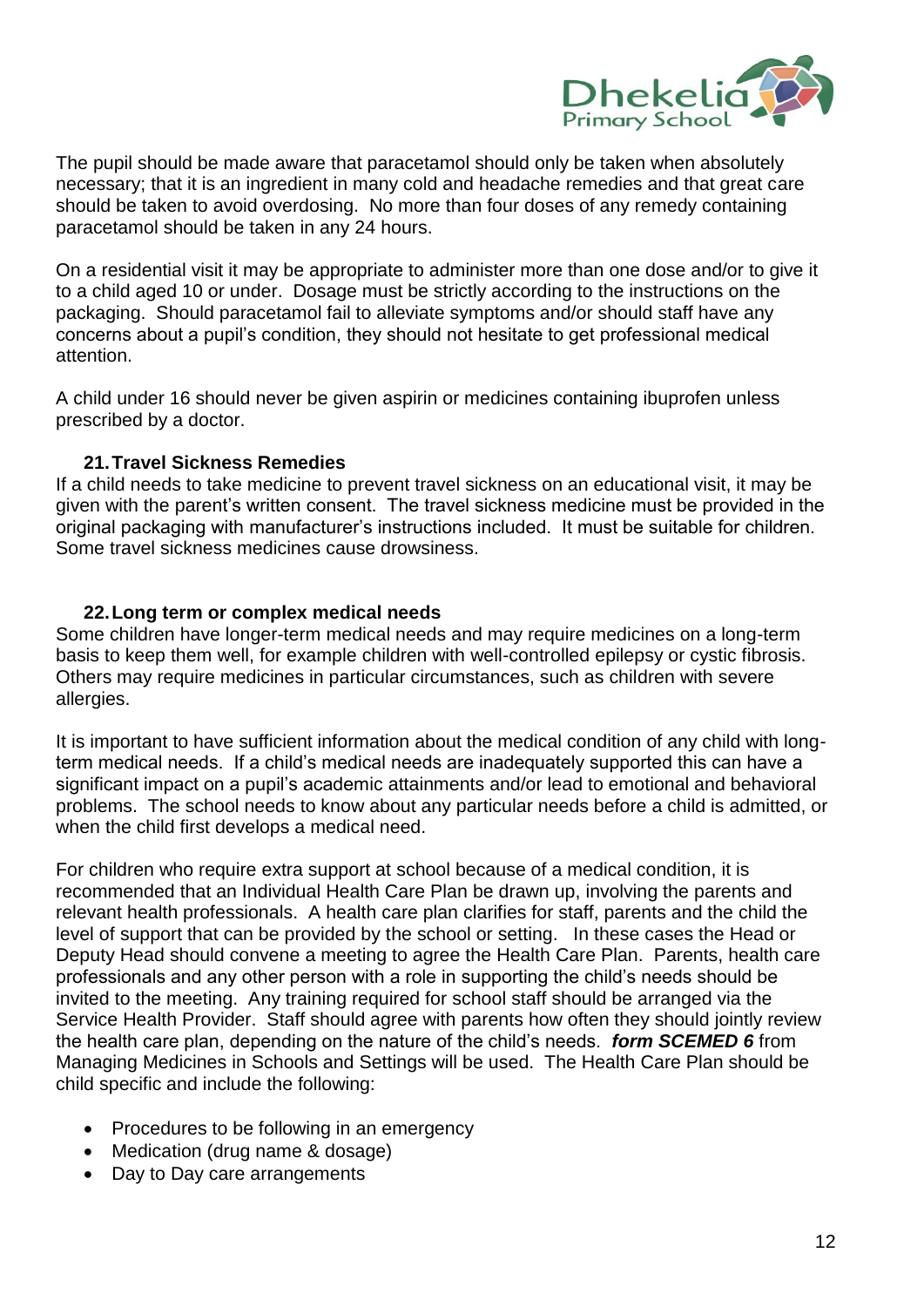

 Consent and agreement by: Parents/ carers, Health Care professionals, Headteacher/Deputy Headteacher, the child (if appropriate).

The medical conditions that most commonly cause concern in schools and settings are asthma, diabetes, epilepsy and severe allergic reaction (anaphylaxis). Guidance on managing these conditions in schools and settings is included in Chapter 5 of Managing Medicines in Schools and Early Years Settings (2005) and Managing Medicines – SCE guidance (2008).

The school management will ensure that sufficient numbers of staff are trained in the administration of epipens. This will be arranged via the service health provider.

### **23.Staff training**

A health care plan may reveal the need for some staff to have further information about a medical condition or specific training in administering a particular type of medicine or dealing with different type of emergencies. Staff should not give medicines without appropriate training from health professionals. When staff agree to assist a child with medical needs appropriate training will be arranged.

### **24.Record keeping**

Parents should tell the school about medicines that the child needs to take and provide details of any changes to the prescription of support required; however staff should make sure that this information is the same as that provided by the prescriber. Medicines should always be provided in the original container as dispensed by a pharmacist and contain the prescriber's instructions. In all cases it is necessary to check that written details include:

- Name of child
- Name of medicine
- **Dose**
- **Nethod of administration**
- **Figure 1** Frequency of administration
- **Any side effects**
- **Expiry date**

Records need to be kept of the following:

- Parental request and agreement for school to administer medicine *SCEMED 1*
- Confirmation of the Headteacher's agreement to administer *SCEMED 2*
- A request for a child to carry his/her own medicine (only if appropriate and highlighted on the Individual Health Care Plan) – *SCEMED 5*
- Staff training on the administration of medicines *SCEMED 4*
- Authorisation of rectal diazepam (only if appropriate and highlighted on the Individual Health Care Plan) - *SCEMED 7*

#### **25.Safe storage of medicines**

It is the responsibility of the Headteacher to ensure that medicines are stored safely in line with COSHH regulations (2002). Large volumes of medicines should not be stored. Staff should only store, supervise and administer medicine that has been prescribed for an individual child. Medicines should be stored strictly in accordance with product instructions and in the original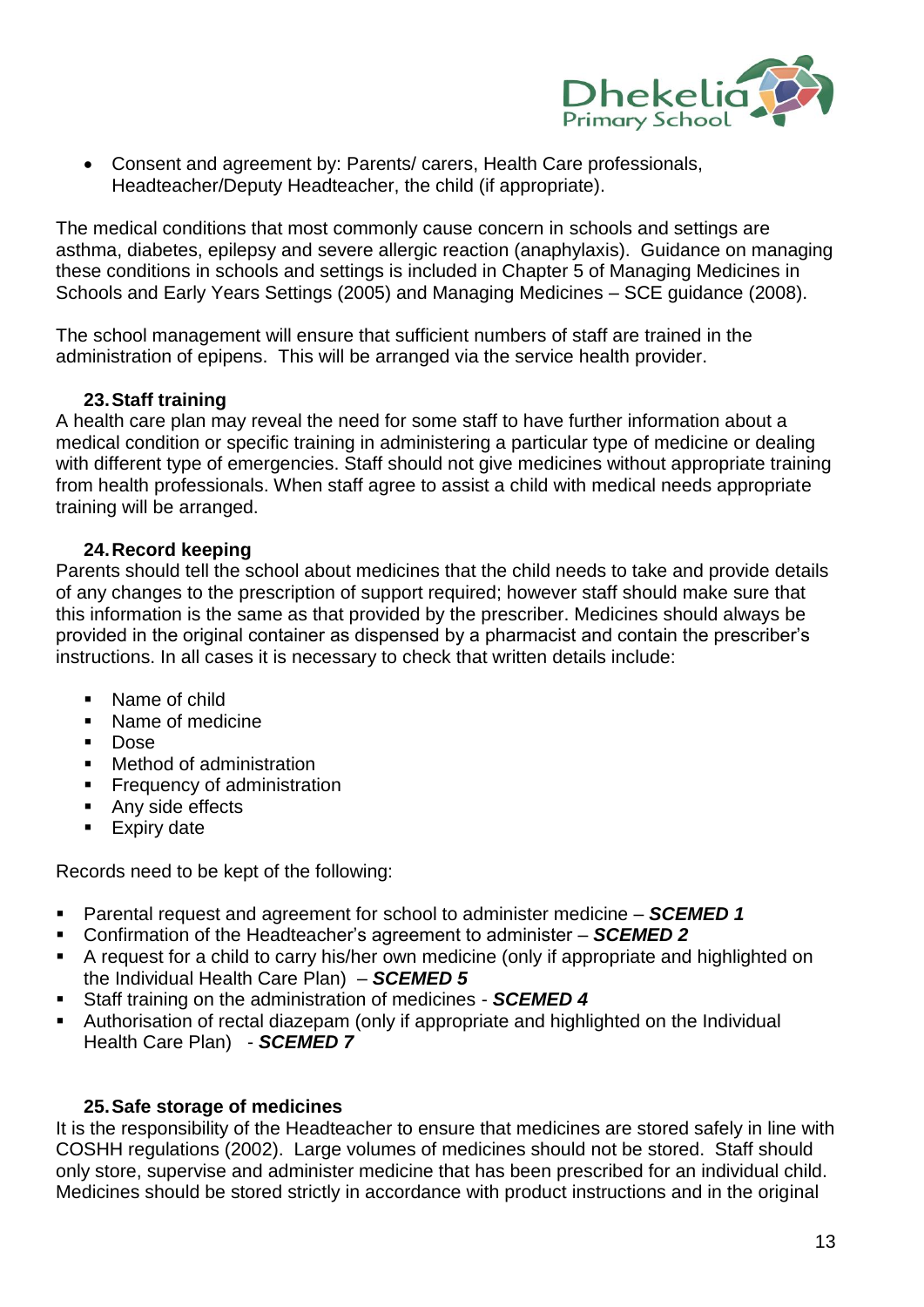

container. Staff should ensure the container is clearly labelled with the name of the child, the name and dose of the medicine and the frequency of administration. This should be easy if medicines are only accepted in the original container as dispensed by a pharmacist. Where a child needs two or more prescribed medicines, each should be in a separate container. Staff should not transfer medicines from their original containers.

Children should know where their own medicines are stored and who holds the key. The head is responsible for making sure that medicines are stored safely. All emergency medicines, such as asthma inhalers and adrenaline pens, should be readily available to children and should not be locked away. These will be stored in a clearly marked box in the medical room.

Other non-emergency medicines should generally be kept in a secure place not accessible to children.

Some medicines need to be refrigerated. Where possible such medicines should not be kept in a fridge which is used for food stuff – instead all medication should be stored in a separate refrigerator. Where a separate refrigerator is not available medicines should be kept in an air tight container which is clearly labelled. There should be restricted access to a refrigerator holding medicines.

Where children have been prescribed controlled drugs staff need to be aware that these should be kept in safe custody. However children could access them for self-medication if it is agreed that it is appropriate. Staff should refer to the sections on controlled drugs which are given in Managing Medicines in Schools and Early Years Settings (2005) & Managing Medicines – SCE guidance (2008).

#### **26.Confidentiality**

The head and staff should always treat medical information confidentially, the head will agree with the child where appropriate, or otherwise the parent, who else should have access to records and other information about a child. If information is withheld from staff they will not generally be held responsible if they act incorrectly in giving medical assistance but otherwise in good faith.

#### **27.Emergency procedures**

All staff should know how to call the emergency services. Guidance on calling an ambulance is provided in *Form SCEMED 8* from Managing Medicines in Schools and Settings which is displayed in the main office. All staff should also know who is responsible for carrying out emergency procedures in the event of need. Pupils should know what to do in the event of an emergency, such as telling a member of staff. A member of staff should always accompany a child taken to the hospital by ambulance, and should stay until the parent arrives.

**Staff should never take children to hospital in their own car**: it is safer to call an ambulance. In some situations this might not be the best course of action as visiting the MRS maybe more appropriate. If this is the case only the Headteacher/ Deputy Headteacher or nominated member of the SLT is able to make this decision in consultation with a first aider. If a child is transported by car to minor injuries then **two members of staff** will be required.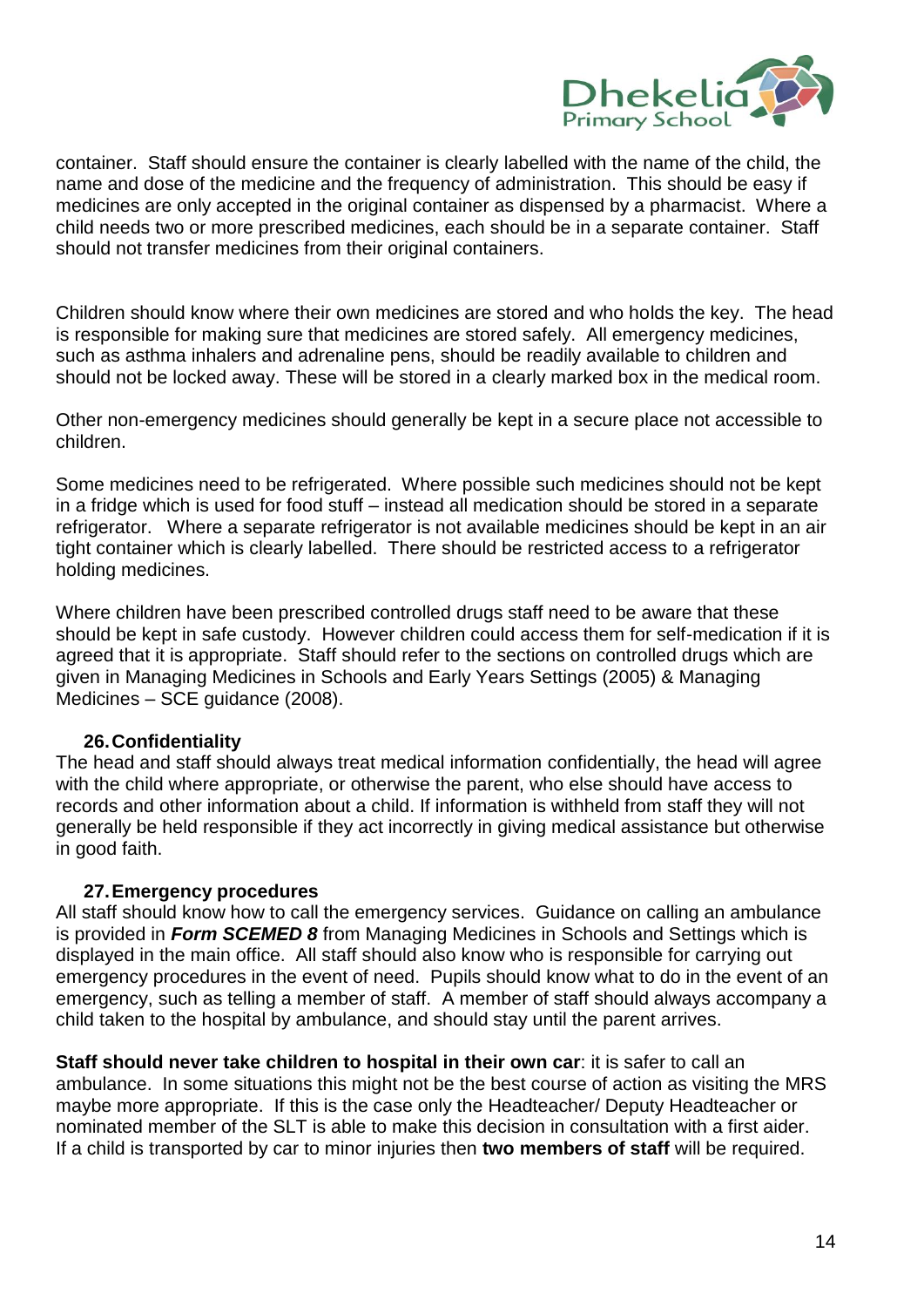

Individual Health Care Plans (HCP) should include instructions as to how to manage a child in an emergency, and identify who has the responsibility in an emergency.

### **28.Epilepsy**

Children with epilepsy should be included in all activities, extra care maybe needed in some areas such as swimming or working in science lessons. Concerns about safety should be discussed with the child and parents as part of the healthcare plan. During a seizure it is important to make sure that the child is in a safe position, not to restrict a child's movements and to allow the seizure to take its course. In a convulsive seizure putting something soft under the child's head will help to protect it. Nothing should be placed in their mouth. After a convulsive seizure has stopped the child should be placed in the recovery position till they are fully recovered.

An ambulance should be called during a convulsive seizure if:

- It is the child's first seizure
- The child has injured themselves badly
- **They have problems breathing after a seizure**
- A seizure lasts longer that set out in the child's healthcare plan
- A seizure lasts for five minutes if you do not know how long seizures last for that child
- There are repeated seizures, unless this is usual for the child and set out in the child's health care plan

#### **29.Asthma**

This school recognises that asthma is a widespread, serious but controllable condition. One in ten children, based on UK statistics, has asthma. The most common symptoms of asthma are coughing, wheezing or whistling noise in the chest, tight feelings in the chest or getting short of breath. This school recognises that not all children will be able to verbalise their symptoms and it is therefore imperative that all staff who come into contact with pupils with asthma are provided with training on asthma from the school nurse. Training is updated once a year.

Immediate access to reliever medicines is essential. Pupil's reliever inhalers are not to be locked into cupboards or drawers; instead they must be kept in a clearly labelled box which is quickly accessible. Inhalers must be clearly marked with the child's name.

School staff are not required to administer asthma medicines to pupils (except in an emergency), **however many of the staff at this school are happy to do this.** School staff who agree to administer medicines are insured by the local authority (SCE) when acting in agreement with this policy.

All school staff will let pupils take their own medicines when they need to.

#### **30.Exercise and activity**

Taking part in sports, games and activities is an essential part of school life for all pupils. All teachers, LSAs and supply teachers will know which children in their class have asthma. Pupils with asthma are encouraged to participate fully in all PE lessons and out of hours sport. Teachers will remind pupils whose asthma is triggered by exercise to take their reliever inhaler before the lesson and to thoroughly warm-up and down before and after the lesson.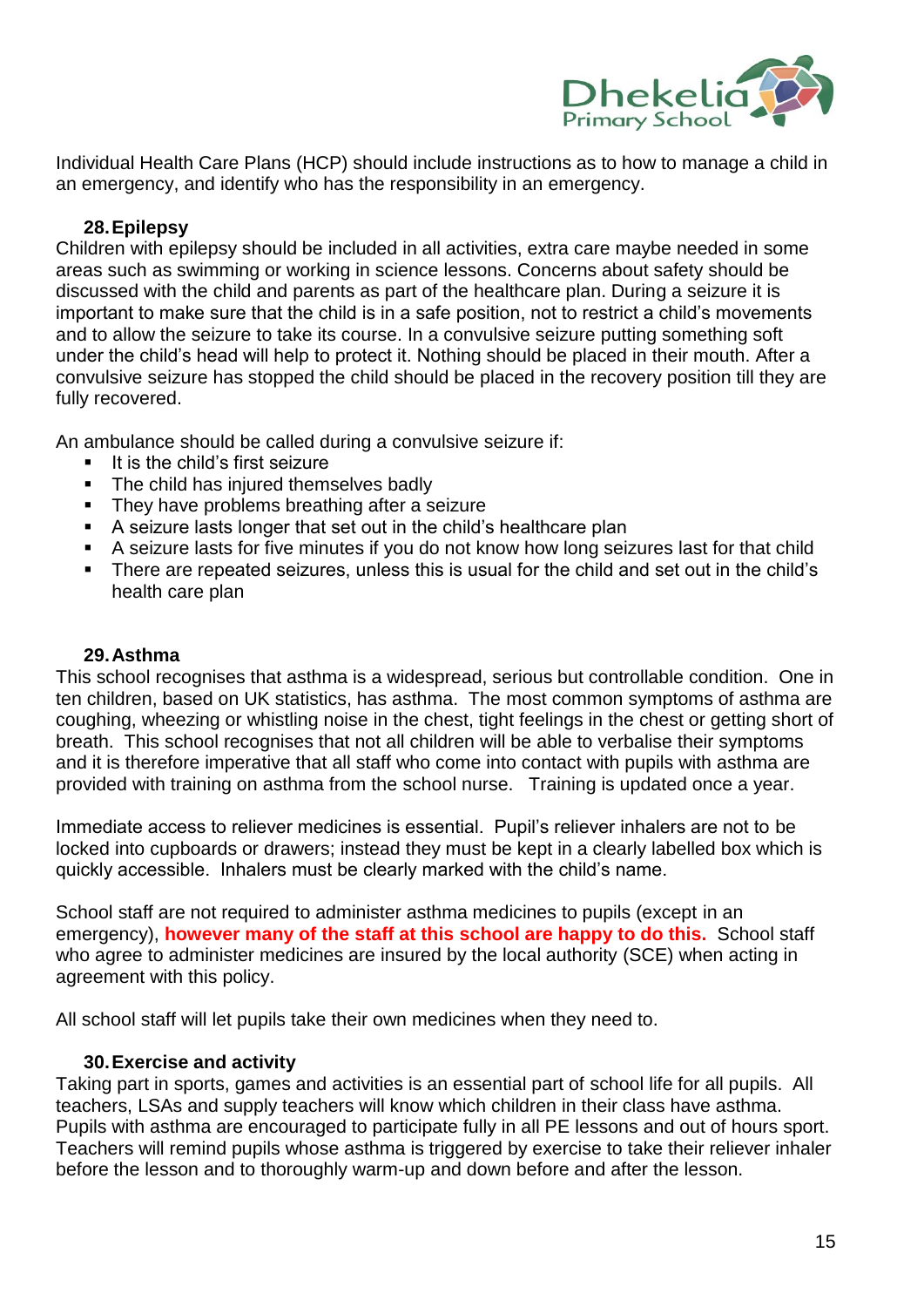

Inhalers are always kept centrally in the First Aid room by the main office. If a pupil needs to use their inhaler during a lesson they will be encouraged to do so.

The school does all that it can to ensure the school environment is favourable to pupils with asthma. The school does not keep animals, as fur and feather are potential triggers, and has a definite no-smoking policy. As far as possible the school does not use chemicals in science and art lessons that are potential triggers for pupils with asthma.

If a pupil is missing a lot of time at school or is always tired because their asthma is disturbing their sleep at night, the class teacher will initially talk to the parents to work out how to prevent the child from falling behind. If appropriate, the teacher will then talk to the school nurse and SENCO about the pupil's needs.

#### **31.Asthma attacks**

All staff who come into contact with pupils with asthma know what to do in the event of an asthma attack. In the event of an attack the school follows the procedure outline by Asthma UK. This procedure is as follows:

- $\triangleright$  Keep calm
- $\triangleright$  Encourage the child to sit up and slightly forward do not hug or lie them down
- $\triangleright$  Make sure the child takes two puffs of reliever inhaler (usually blue) immediately
- $\triangleright$  Ensure tight clothing is loosened
- $\triangleright$  Reassure the child

If there is no immediate improvement

 $\triangleright$  Continue to make sure the child takes one puff of reliever inhaler every minute for five minutes or until their symptoms improve.

Call 112 or a doctor urgently if:

- $\triangleright$  The child's symptoms do not improve in 5-10 minutes
- $\triangleright$  The child is too breathless or exhausted to talk.
- $\triangleright$  The child's lips are blue
- **You are in doubt**

Ensure the child takes one puff of their reliever inhaler every minute until the ambulance or doctor arrives.

This procedure is visibly displayed around the school.

#### **32.Diabetes**

Children with diabetes should be included in all activities. The diabetes of the majority of children is controlled by injections of insulin each day. Where a child requires insulin it is a parental responsibility, in conjunction with an agreed Health Care Plan (HCP) to determine how this support takes place. With the exception of auto-injectors and agreed as part of a Health Care Plan, under no circumstances should any member of staff administer an injection.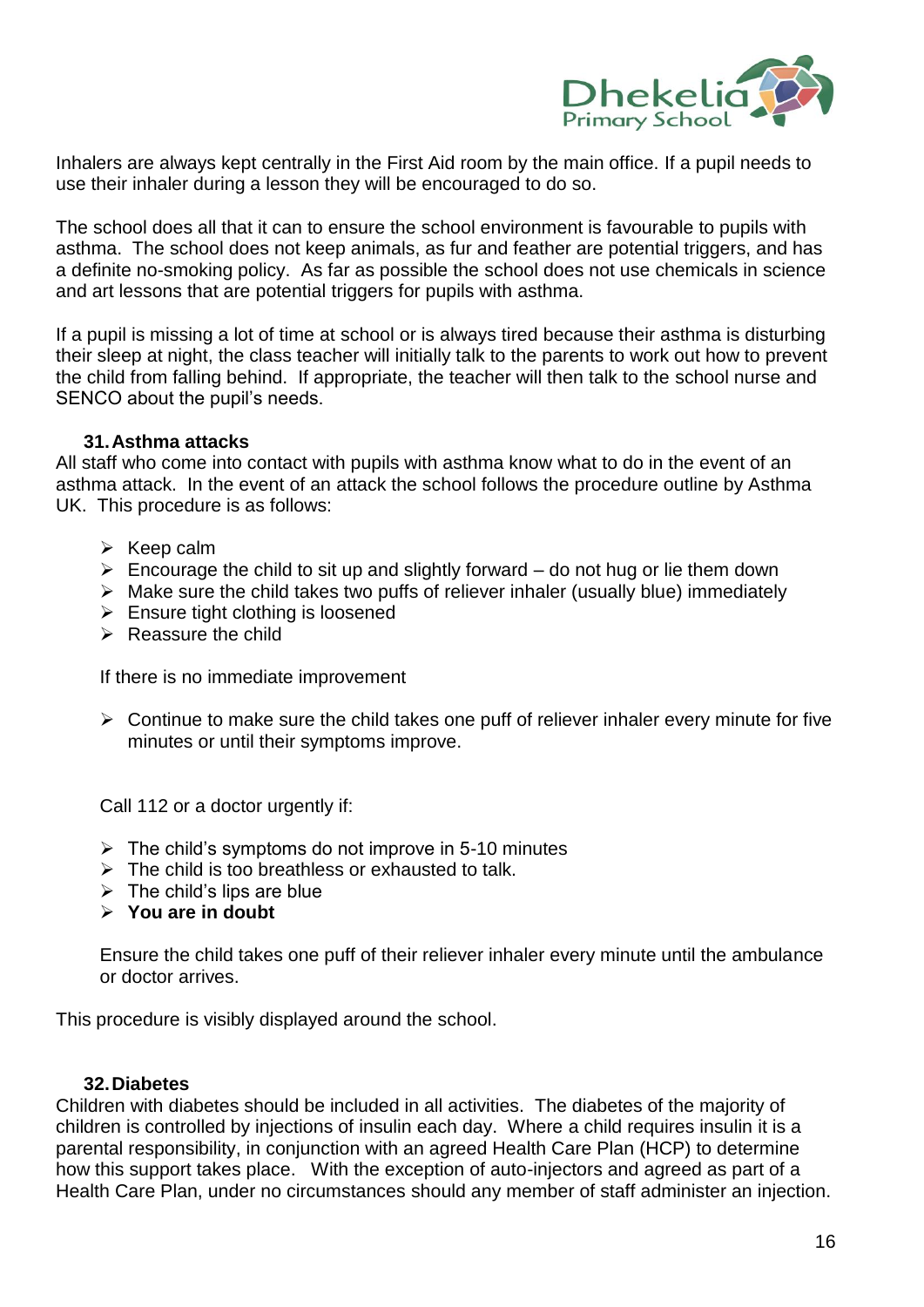

Children with diabetes need to ensure that their blood glucose levels remain stable and may check their levels by taking a small sample of blood and using a small monitor at regular intervals. The timing and supervision of this should be set out in the child's healthcare plan.

Children with diabetes need to be allowed to eat regularly during the day. This may include eating snacks during class time or prior to exercise. If a meal of snack is missed, or after strenuous activity, the child may experience a hypoglycaemic episode (a hypo) during which the blood glucose level fall too low. Staff in charge of physical education or activity should be aware of the need for children with diabetes to have glucose tablets or a sugary drink to hand.

Staff should be aware of the following symptoms, either individually or combined, may be indicators of low blood sugar:

- $\triangleright$  Hunger
- $\triangleright$  Sweating
- $\triangleright$  Drowsiness
- $\triangleright$  Pallor
- $\triangleright$  Glazed eves
- $\triangleright$  Shaking or trembling
- $\triangleright$  Lack of concentration
- $\triangleright$  Irritability
- $\triangleright$  Headache
- $\triangleright$  Mood changes, especially angry or aggressive behaviour

If a child has a hypoglycaemic reaction it is very important that they are not left alone and that a fast acting sugar is brought to the child and given immediately. An ambulance should be called if:

- $\triangleright$  The child's recovery takes longer than 10-15 minutes
- $\triangleright$  The child becomes unconscious

#### **33.Anaphylaxis**

Anaphylaxis is an acute, serve allergic reaction requiring immediate medical attention. Common triggers include peanuts, tree nuts, sesame, eggs, cow's milk, fish, certain fruits such as kiwifruit and also penicillin, latex and the venom of stinging insects.

The treatment is an injection of adrenaline (also known as epinephrine). Pre-loaded injection devices (Epipens) containing one measured dose of adrenaline are available on prescription. Should a severe allergic reaction occur, the adrenaline injections should be administered into the muscle of the upper outer thigh. **An ambulance should always be called.** 

The decision on how many adrenaline devices the school or setting should hold, and where to store them, has to be decided on an individual basis between the Head, the child's parents and medical staff involved.

Mrs Helen Lakey – Headteacher February 2016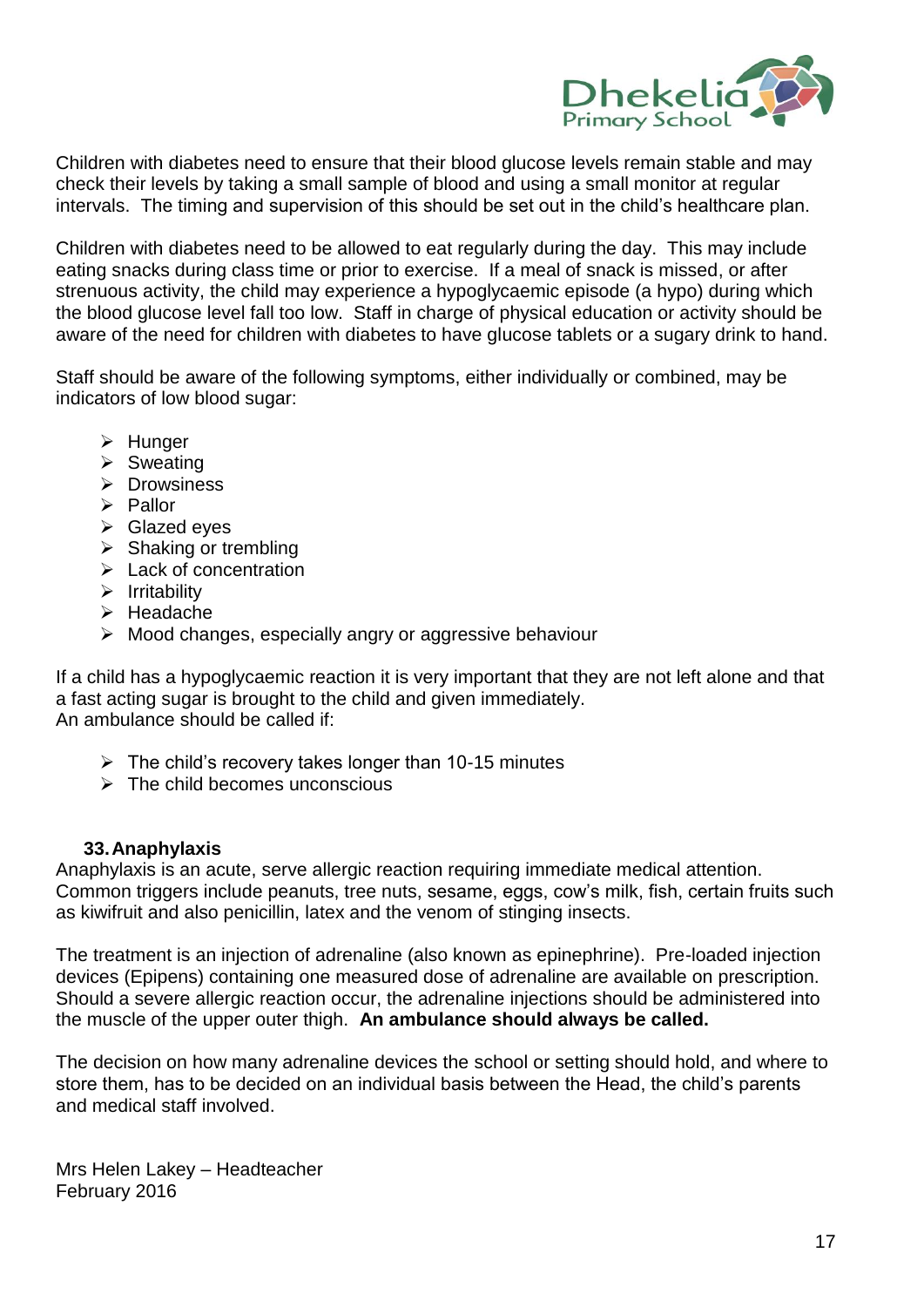

**Review Date:** September 2017

Written in conjunction and reference to the following: Managing Medicines in Schools and Settings – SCE Guidance (August 2008) Joint Services Publication 342 Managing Medicines in Schools and Early Years Settings – DfES (2005) Access to Education for children and young people with Medical needs – DfES (2001) Procedures and Guidance for Outdoor Education and School Off-site Visits – SCE Policy (2005)

<https://www.gov.uk/guidance/head-lice-pediculosis>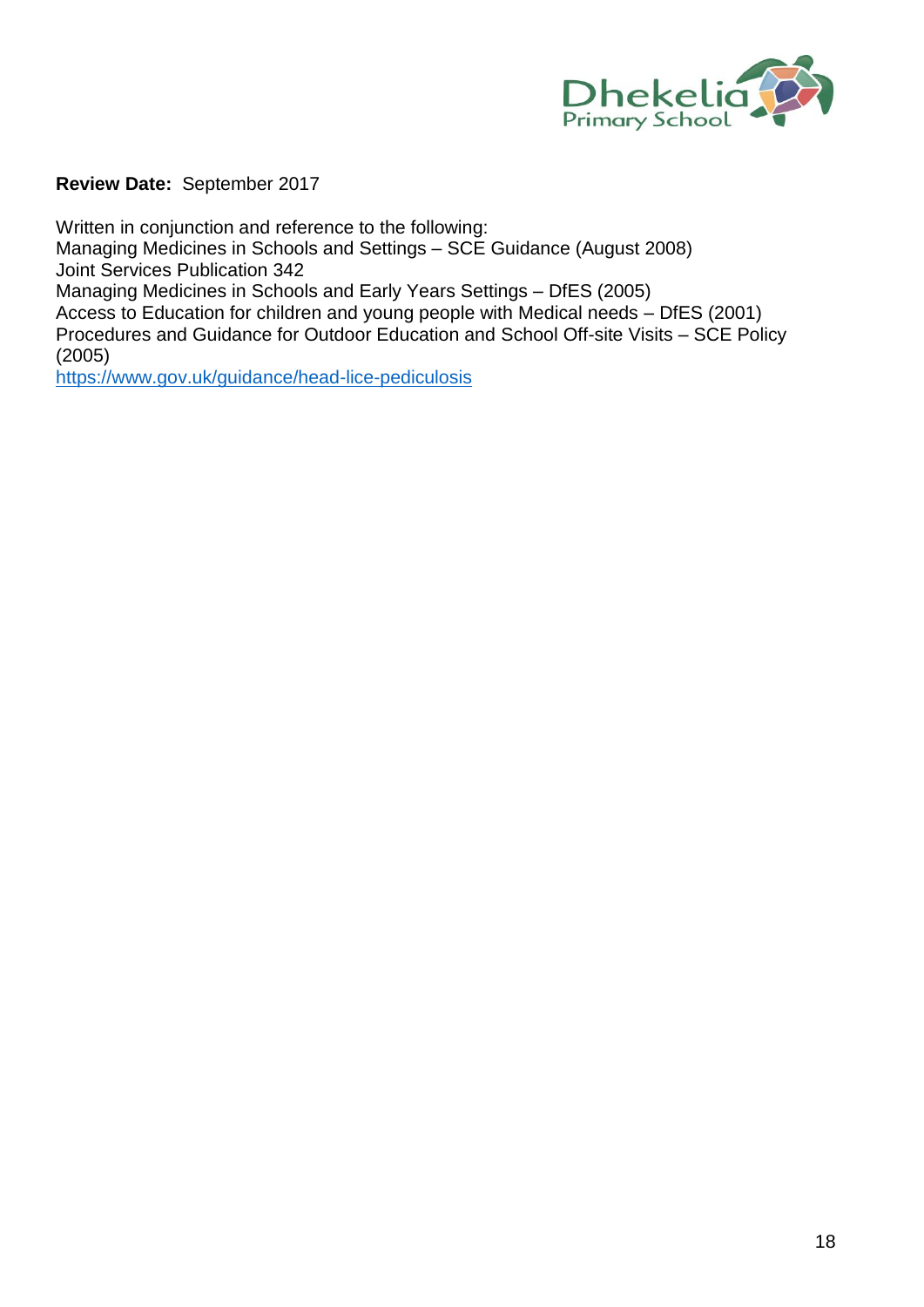





#### **SERVICE CHILDREN'S EDUCATION DHEKELIA PRIMARY SCHOOL**

**Mrs Helen Lakey - Head Teacher**

 Civilian: 00357 24748320 / 8321 / 8322 / 8323 Civilian code: 00357 Mil code: 94120

Email: [dps.secretary@sceschools.org](mailto:dps.secretary@sceschools.org)

 Our Ref: 16/09

 Date: Website: www.dhekelia.scene



Dear Parent

# **ADMINISTRATION OF SIMPLE FIRST AID**

| If you require any further information please do not hesitate to contact us. |
|------------------------------------------------------------------------------|